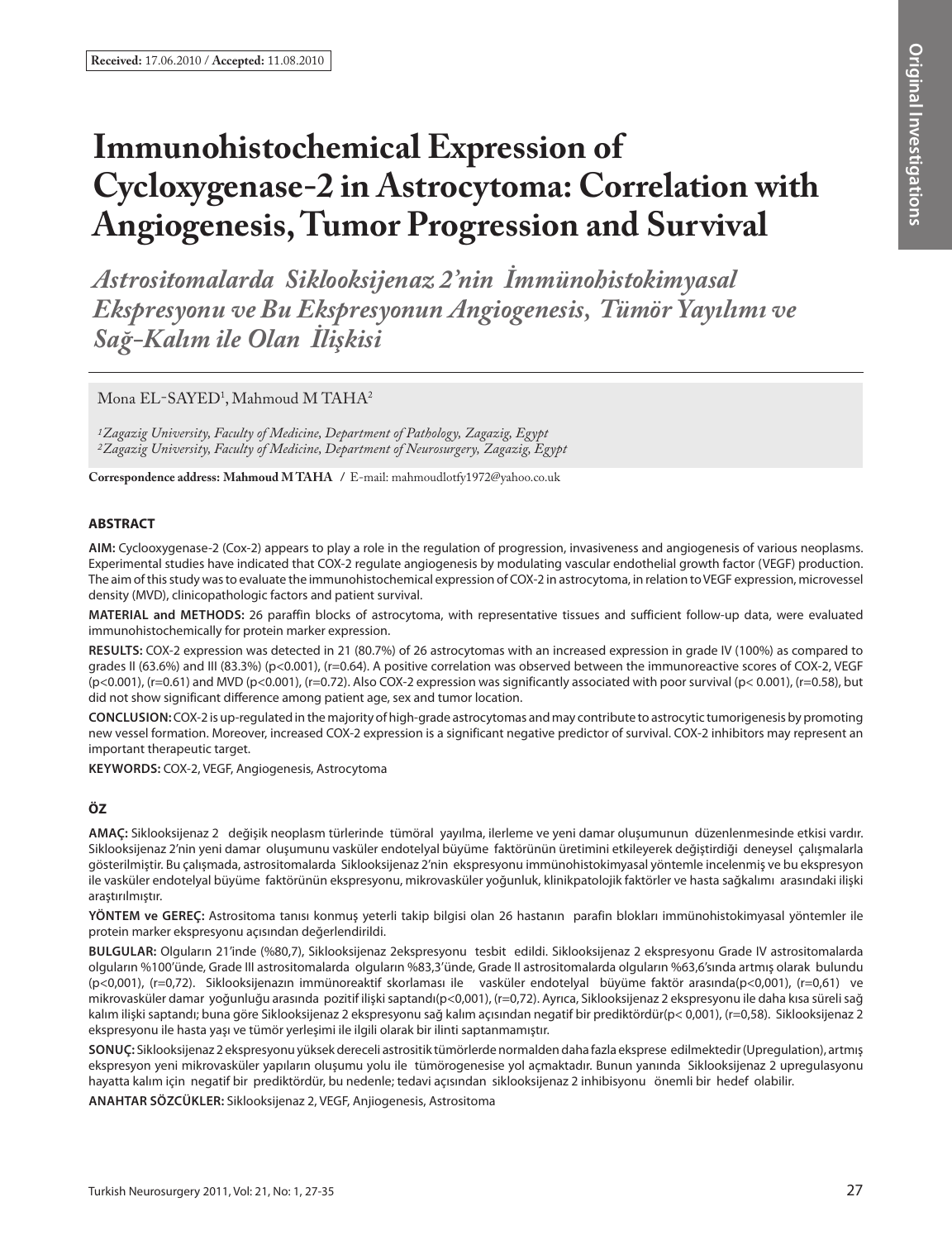## **Introduction**

Prostaglandin H synthetase (PGHS) or COX is the rate-limiting enzyme in the synthesis of prostaglandins and thromboxane from arachidonic acid. Two isoforms of PGHS, referred to as COX-1 and COX-2, have been described (7, 38). COX-2 expression is inducible and increases in response to various stimuli, including inflammatory signals, mitogens, cytokines, and growth factors (8, 19, 28). Increased COX-2 expression was detected in a variety of human cancers, including pancreatic, gastric, esophageal, prostatic, lung and head and neck cancers (3, 16, 25, 35, 41, 43-45).

The astrocytic glioma is the most common primary brain tumor, accounting for more than 25% of all central nervous system neoplasm. It ranges in clinical behavior and histological appearance from indolent and well-differentiated lesions to highly anaplastic and rapidly growing tumor. For growth, neoangiogenesis is a prerequisite, and correlations between vascular proliferation and morphological changes of the neovasculature and tumor aggressiveness have been described (12, 37). Angiogenesis is a very complex multistep process that leads to formation of new blood vessels. It depends on the local balance between various molecules that induce and inhibit neovascularization (21), with the vascular endothelial growth factor (VEGF) thought to be a pivotal inducer of brain tumor neoangiogenesis (17, 33, 34). It has been shown that hypoxia; hypoglycemia, hormones, growth factors, and deregulation of several genes are responsible for upregulation of VEGF expression (17). Furthermore, several studies have indicated that overexpression of COX-2 may contribute to VEGF-induced angiogenesis (10, 11). It has been reported that COx-2 works on angiogenesis associated with growth and advancement of various tumors including advanced ovarian serous carcinomas, breast cancers, gastric cancers, renal cell carcinomas, head and neck squamous cell carcinoma and colon cancers (1, 4, 11, 15, 24, 39).

The aim of the present study was to examine the immunohistochemical expression of COX-2 in relation to VEGF and microvessel density (MVD) in astrocytomas. We also analyzed the relative importance of COX-2 immunoreactive scores with other clinicopathologic features as patient age, sex, tumor location, histopathologic grade and patient survival.

## **MATERIAL and METHODS**

## *Specimen collection:*

A total of 26 cases of astrocytic tumor surgically treated at Neurosurgery Department, Zagazig University Hospital during the period from September 2006 to April 2008. The clinical data of the patients were obtained from medical files. They included 14 male and 12 female patients with ages ranging from 4 to 56 years with a mean age of 35.7±18.2. All patients were treated with surgery and radiation therapy. The survival period was determined from the date of initial surgery and median follow-up duration was 12.88±5.31 months.

## *Histopathological examination:*

Tumor specimens were fixed in 10% buffered formalin and embedded in paraffin. Consecutive 4 um sections were prepared and stained with hematoxylin & eosin for histopathological examination. Pathological diagnosis of astrocytic tumor was made according to the World Health Organization (WHO) classification of brain tumors (18). The tumors comprised 15 high grade astrocytomas, including 9 glioblastomas (grade IV) and 6 anaplastic astrocytomas (grade III), as well as 11 low-grade astrocytomas (grade II) which were further subclassified into 8 fibrillary (3 cases had small foci of gemistocytic cells) and 3 gemistocytic subtypes. All of the 26 astrocytomas were categorized as primary type.

## *Immunohistochemistry:*

The immunohistochemical analysis was performed on formalin fixed, paraffin embedded tissue sections using standard streptavidin–biotin–peroxidase complex (ABC) methods. Briefly, after routine deparaffinization, the five microns thick sections mounted on optiplus positivecharged adhesive slides (Biogenix Co.) were treated with 0.3% hydrogen peroxide in methanol for 30 min to block endogenous peroxidase activity. Sections were then washed in phosphate buffered saline (PH 7.4) and Tris-buffer solution (PH 7.6) respectively. For COX-2, VEGF and CD34, slides were microwaved for 20 minutes for antigen retrieval, and incubated overnight at 4°C with optimal dilutions of primary antibodies. The antibodies used were anti-COX-2 mouse monoclonal antibody (1/50 dilution; Transduction Laboratories, Lexington, KY, USA), anti-VEGF rabbit polyclonal antibody (1/50 dilution; A-20 Santa Cruz, Biotechnology, Inc, Santa Cruz, CA.), and anti-CD34 mouse monoclonal antibody (1/25 dilution; QB-END/10, Novo-castra, Newcastle, UK). Sections then treated with avidin–biotin–peroxidase reagent for 30 minutes (Dako, Japan). Lastly, sections were incubated with diaminobenzidine and counter-stained with hematoxylin then cleared and mounted. To confirm COX-2 immuno-specificity, a case of a COX-2- positive colon cancer was used as a positive control. 0.01-M phosphate-buffered saline or mouse serum (500 dilutions) was supplied instead of primary antibodies as a negative control.

## *Assessment of COX-2 and VEGF immunoreactivity:*

Scoring of the immuno-histochemical results for COX-2 and VEGF was performed according to the methods described by Hara et al (13). Briefly, based on the proportions of immunopositive cells, five categories were defined as follows: 0, all negative; 1+, <25% positive cells; 2+, 25–49%; 3+, 50–74%; and 4+, >75%. The immuno-intensity was also sub classified into four groups as follows: 0, negative; 1+, weak; 2+, moderate; and 3+, strong. Positive controls were set as 3. Immunoreactivity scores for each case were produced by multiplication of the values for the two parameters. Immunoreactive scoring was categorized as low  $\leq$  3 and moderate to high  $\geq 4$ .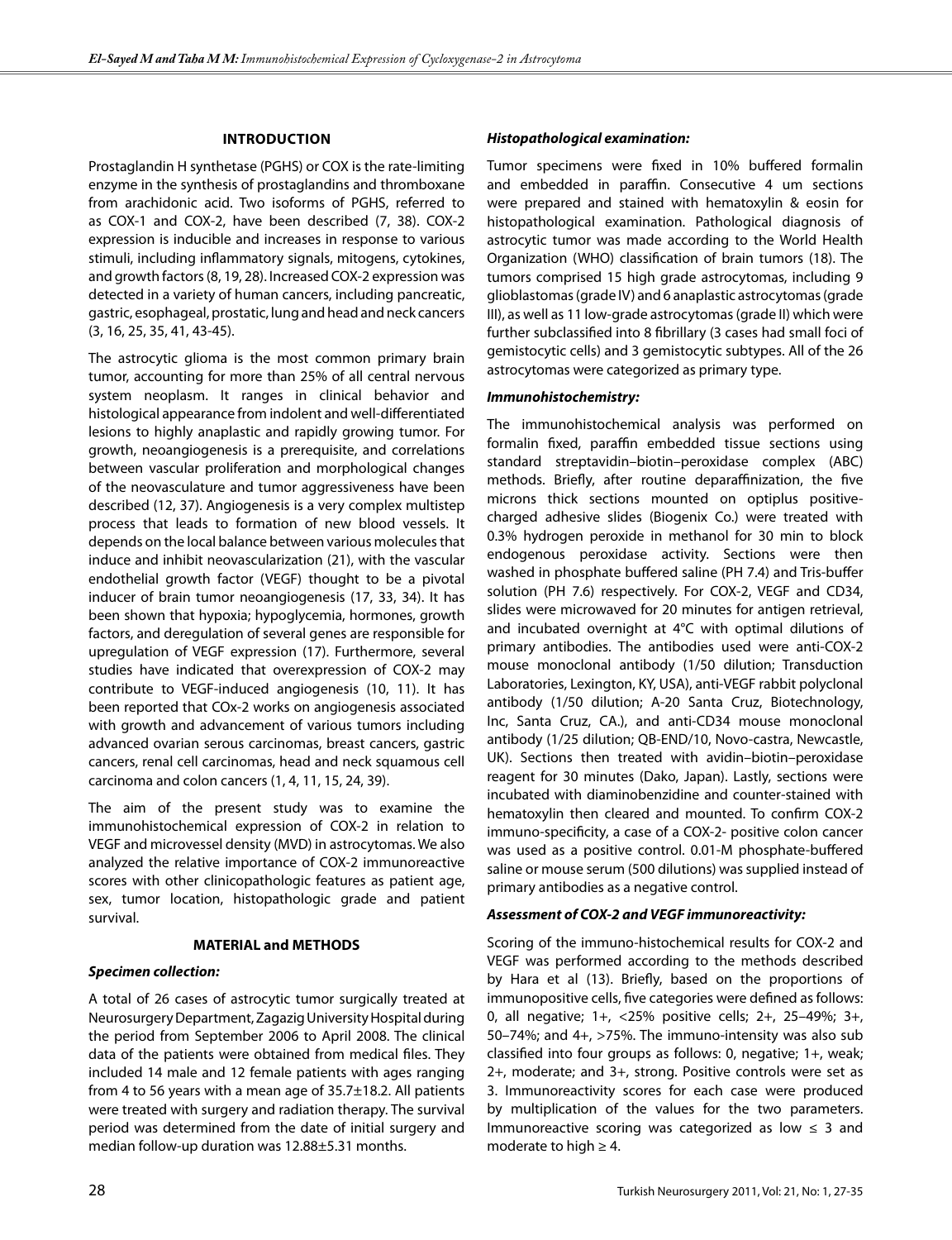#### *Assessment of Microvessel counting (Microvessel density):*

A single microvessel was defined as any brown or brownish yellow CD34-immunostained endothelial cells. Microvessel density (MVD) was evaluated according to the method described by Ding et al (6). The entire tumor section was scanned at low magnification (40x) to identify the area of highest vessel density (hot spot). The five most vascular areas within the tumor mass were chosen. Individual microvessels in each hot spot were then counted in a single 200x field and the average counts of the 5 fields were recorded and defined as MVD. A vessel lumen was not required for identification of a microvessel. Single cells or cell clusters were counted. Large vessels with thick muscular walls or with lumina greater than 50 um were excluded from the count.

## *Statistical analysis:*

Statistical analysis of data for labeling indices was performed using the Mann-Whitney U test, Spearman's correlation coefficient, ANOVA test and the chi-square X2 test. The logrank test was performed to compare survival rates. The cut-off for statistical significance was set as p<0.05.

#### **RESULTS**

## *COX-2 expression and its correlation with clinico-pathologic factors:*

Cox-2 expression was confined to the cytoplasm of tumor cells. It is expressed in nerve cell bodies, in reactive astroglial cells and rarely expressed in endothelial cells. It is consistently negative in glial cells in normal brain tissue. COX-2 expression was detected in 21(80.7%) of 26 astrocytomas. Seven (63.6%) of low grade astrocytoma (N=11) had immunoreactive score ≤ 3 (Figure 1) and 4 cases (36.4%) were negative. In anaplastic astrocytoma specimens (N=6), 5 cases (83.3%) had immunoreactive score≤ 3 (Figure 2) and one case (16.7%) was negative. In glioblastoma specimens (N=9), 55.6% (N=5) had immunoreactive score  $\geq 4$  (Figure 3) and 44.4% (N=4) had immunoreactive score  $\leq$  3. Although COX-2 staining was evident in cells located away from necrotic areas, accumulation of COX-2-positive tumor cells was particularly conspicuous around areas of necrosis (Figure 4). The correlation between Cox-2 expression and clinicopathologic factors is shown in Table (I, II). COX-2 expression showed a stepwise increase from low-grade to high grade astrocytomas (Figure 11) which is statistically significant (p<0.001), (r=0.64). However, COX-2 expression did not show significant difference among patient age, sex and tumor location (p>0.05).

# *VEGF expression and its correlation with clinicopathologic factors:*

VEGF expression was confined to the cytoplasm of tumor cells. It is expressed weakly in nerve cell bodies and in reactive astroglial cells and is consistently negative in glial cells in normal brain tissue. VEGF expression was detected in 22 (84.6%) of 26 astrocytomas, including eight cases (72.7%) of low grade astrocytoma  $(N=11)$ , 5 cases (83.3%) of anaplastic astrocytoma specimens (N=6) and 9 cases (100%) 0f



**Figure 1:** Low grade astrocytoma showing focal moderate cytoplasmic staining for COX2 (IP, Meyer's hematoxylin counter stain x 200).



**Figure 2:** Anaplastic astrocytoma showing focal intense cytoplasmic staining for COX2 (IP, Meyer's hematoxylin counter stain x 400).



**Figure 3:** Glioblastoma muliforms showing focal intense cytoplasmic staining for COX2 (IP, Meyer's hematoxylin counter stain x 400).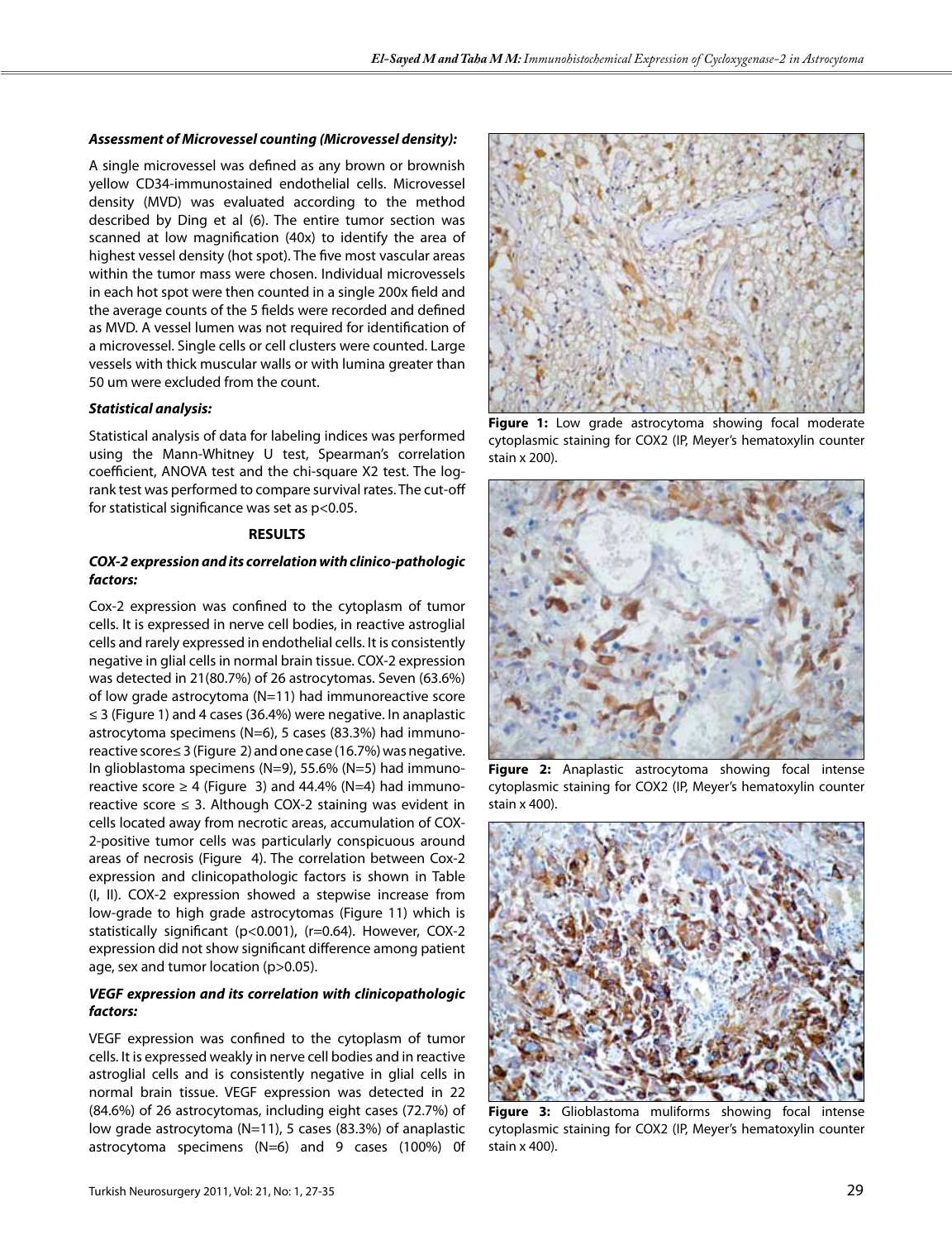glioblastoma specimens (N=9). In low grade astrocytoma, seven of the eight positive cases (87.5%) had immunoreactive score ≤ 3 (Figure 5) and one case (12.5%) had an immunoreactive score  $\geq$  4. In anaplastic astrocytoma specimens, 4 of the 5 positive cases (80%) had an immunoreactive score  $\leq$  3 and one case (20%) had an immunoreactive score  $\geq 4$  (Figure 6). In glioblastoma specimens, 3 of the 9 positive cases (33.3%) had an immunoreactive score  $\leq$  3 and 6 case (66.6%) had an immunoreactive score  $\geq 4$  (Figure 7). VEGF expression showed stepwise increase from low-grade to high-grade astrocytomas which is statistically significant (p<0.001), but did not show significant difference among patient age, sex and tumor location (p>0.05) as shown in Table (I).

## *Microvessel density and its correlation with clinicopathologic factors:*

The positive expression of CD34 was mainly confined to the cytoplasm of vascular endothelial cells as brownish yellow



**Figure 4:** Glioblastoma muliforms showing focal intense cytoplasmic staining for COX2 around area of necrosis (IP, Meyer's hematoxylin counter stain x 400)



**Figure 5:** Low grade astrocytoma showing focal moderate cytoplasmic staining for VEGF (IP, Meyer's hematoxylin counter stain x 400).



**Figure 6:** Anaplastic astrocytoma showing diffuse intense cytoplasmic staining for VEGF (IP, Meyer's hematoxylin counter stain x 400).



**Figure 7:** Glioblastoma muliforms showing focal intense cytoplasmic staining for VEGF (IP, Meyer's hematoxylin counter stain x 400).



**Figure 8:** Immunohistochemical staining for CD34 in glioblastoma multiforme showing high microvessel density (IP, Meyer's hematoxylin counter stain x 200).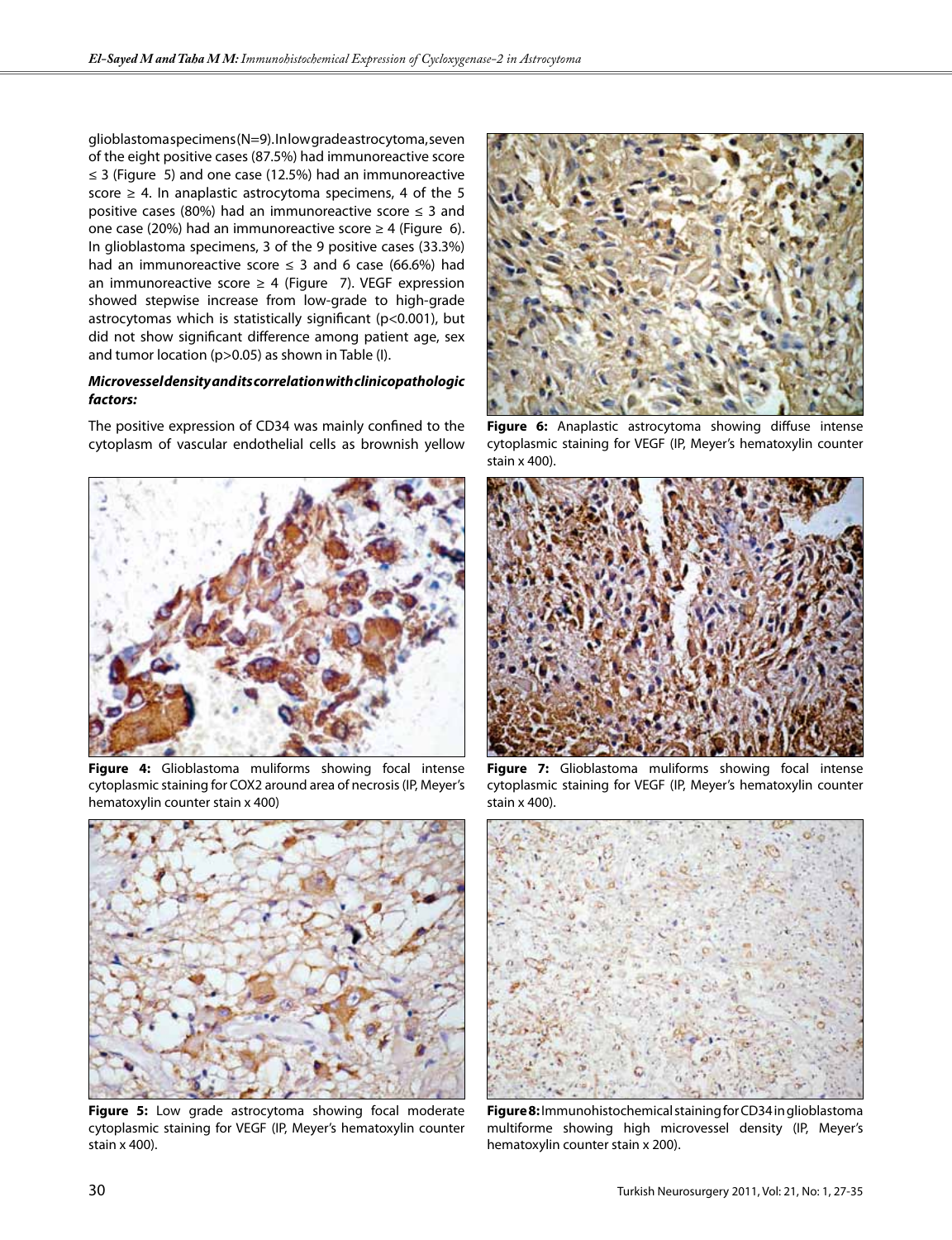granules. Microvessels were represented by brownish yellow capillaries or small cell clusters. Astrocytomas of high grade demonstrated greater and different pattern of vascularization Figure 8, 9) than that of low grade (Figure 10). The mean

**Figure 9:** Immunohistochemical staining for CD34 in glioblastoma multiforme showing different pattern of microvessel density (IP, Meyer's hematoxylin counter stain x 200).

MVD values were  $(5.2 \pm 5.1)$  for low grade,  $(15.3 \pm 7.4)$  for anaplastic astrocytomas and (62.4 ±4.5) in glioblastoma. MVD in astrocytomas had no significant difference among patient age, sex and tumor location (p>0.05) as shown in Table (I).



**Figure 10:** Immunohistochemical staining for CD34 in low grade astrocytoma showing low microvessel density (IP, Meyer's hematoxylin counter stain x 200).

| Age/<br><b>Sex</b> | <b>Tumor</b><br><b>location</b> | <b>Tumor</b><br>grade | $COX-2$<br>expression | <b>VEGF</b><br>expression | <b>MVD</b> | <b>Status</b> | <b>RT</b> | <b>Follow-up</b><br>(M) |
|--------------------|---------------------------------|-----------------------|-----------------------|---------------------------|------------|---------------|-----------|-------------------------|
|                    |                                 |                       |                       |                           |            |               |           |                         |
| 21/F               | Parietal                        | <b>LGA</b>            | Negative              | Negative                  | 21         | Survival      | $+$       | 10                      |
| 4/M                | Frontal                         | <b>LGA</b>            | Negative              | Negative                  | 17         | Survival      | $+$       | 20                      |
| 32/M               | Frontoparietal                  | <b>LGA</b>            | Negative              | Negative                  | 19         | Survival      | $+$       | 23                      |
| 6/M                | Frontoparietal                  | <b>LGA</b>            | Negative              | $\leq$ 3                  | 23         | Survival      | $+$       | 16                      |
| 35/F               | Frontoparietal                  | <b>LGA</b>            | $\leq$ 3              | $\leq$ 3                  | 29         | Survival      | $+$       | 14                      |
| 4/F                | Frontal                         | <b>LGA</b>            | $\leq$ 3              | $\leq$ 3                  | 26         | Survival      | $+$       | 21                      |
| 1/F                | Frontal                         | <b>LGA</b>            | $\leq$ 3              | $\leq$ 3                  | 22         | Survival      | $+$       | 20                      |
| 15/F               | Parietal                        | <b>LGA</b>            | $\leq$ 3              | $\leq$ 3                  | 27         | Survival      | $+$       | 13                      |
| 43/M               | Temporal                        | <b>LGA</b>            | $\leq$ 3              | $\leq$ 3                  | 31         | Survival      | $+$       | 17                      |
| 36/M               | Frontoparietal                  | <b>LGA</b>            | $\leq$ 3              | $\leq$ 3                  | 29         | Survival      | $+$       | 14                      |
| 51/M               | Temporal                        | LGA                   | $\leq$ 3              | $\leq$ 3                  | 33         | Survival      | $+$       | 15                      |
| 48/M               | Frontoparietal                  | AA                    | Negative              | Negative                  | 43         | Survival      | $+$       | 16                      |
| 37/F               | Frontal                         | AA                    | $\leq$ 3              | $\leq$ 3                  | 48         | Survival      | $+$       | 9                       |
| 53/M               | Parietal                        | AA                    | $\leq$ 3              | $\leq$ 3                  | 57         | Survival      | $+$       | 18                      |
| 64/F               | Frontoparietal                  | AA                    | $\leq$ 3              | $\leq$ 3                  | 51         | Death         | $+$       | 12                      |
| 32/M               | Frontal                         | AA                    | $\leq$ 3              | $\leq$ 3                  | 46         | Survival      | $+$       | 8                       |
| 49/M               | Frontoparietal                  | AA                    | $\leq$ 3              | $\geq 4$                  | 63         | Death         | $+$       | 18                      |
| 39/F               | Parietal                        | <b>GBM</b>            | $\geq 4$              | $\geq 4$                  | 66         | Death         | $+$       | 8                       |
| 43/F               | Parietal                        | <b>GBM</b>            | $\leq$ 3              | $\leq$ 3                  | 56         | Death         | $+$       | 10                      |
| 56/F               | Temporal                        | <b>GBM</b>            | $\geq 4$              | $\geq 4$                  | 67         | Death         | $+$       | 6                       |
| 24/M               | Temporal                        | <b>GBM</b>            | $\geq 4$              | $\geq 4$                  | 64         | Death         | $+$       | $\overline{7}$          |
| 29/F               | Frontal                         | <b>GBM</b>            | $\leq$ 3              | $\leq$ 3                  | 57         | Survival      | $+$       | 6                       |
| 47/M               | Parietal                        | <b>GBM</b>            | $\geq 4$              | $\geq 4$                  | 61         | Death         | $+$       | 4                       |
| 46/F               | Frontal                         | <b>GBM</b>            | $\leq$ 3              | $\leq$ 3                  | 59         | Survival      | $+$       | 11                      |
| 61/M               | Parietal                        | <b>GBM</b>            | $\geq 4$              | $\geq 4$                  | 63         | Death         | $+$       | 13                      |
| 57/M               | Temporal                        | <b>GBM</b>            | $\geq 4$              | $\geq 4$                  | 69         | Death         | $+$       | 6                       |

**Table I:** Summary of Clinicopathological Features and COX-2 Expression, VEGF Expression and MVD in Astrocytoma.

*Abbreviations : LGA ; low grade astrocytoma, AA ; anaplastic astrocytoma GBM ; glioblastoma, RT ; radiotherapy*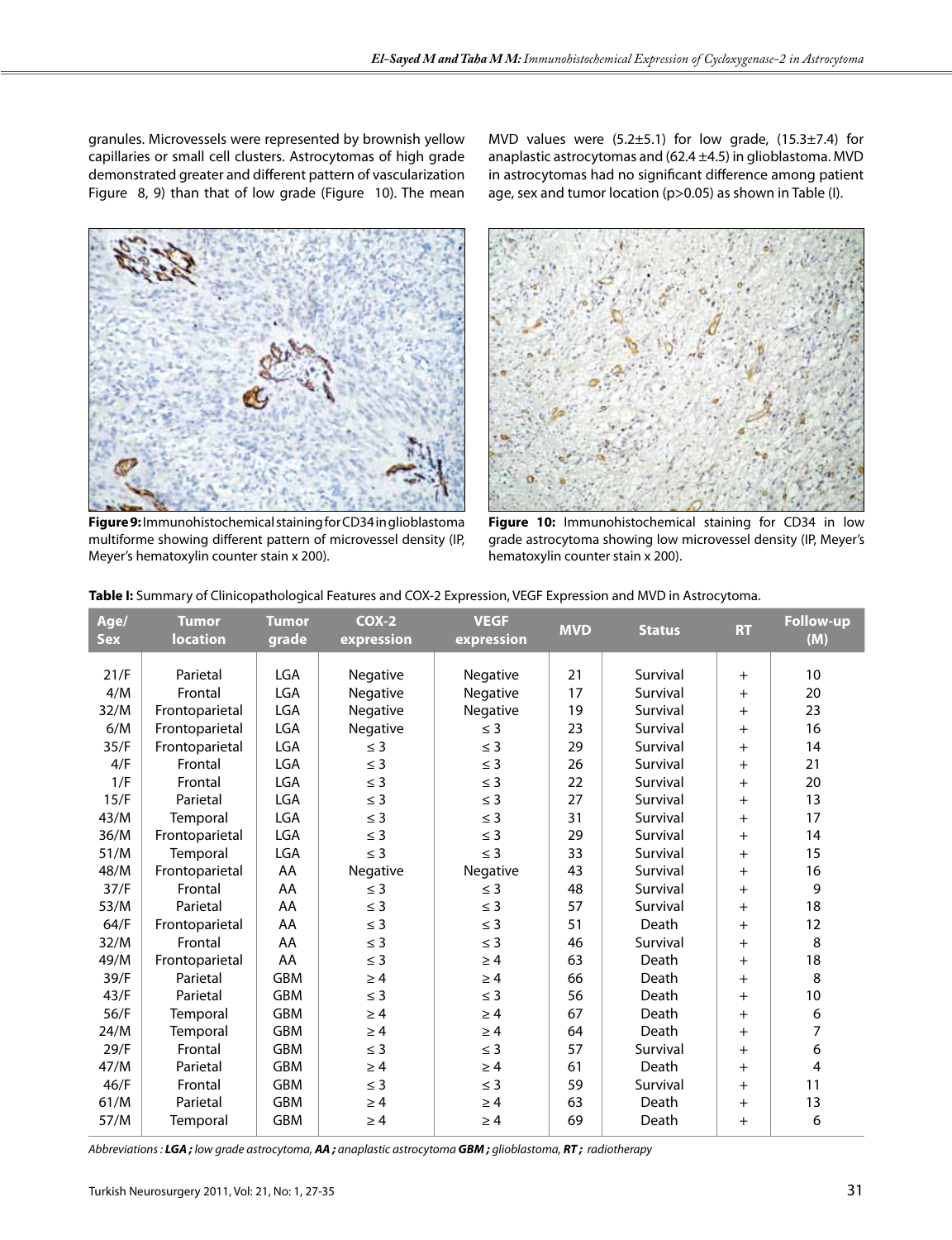#### *Correlation between Cox-2 expression, VEGF expression and MVD:*

Immunoreactive scores of VEGF positive cells were significantly increased in Cox-2 positive tumors compared with Cox-2 negative one (p<0.001), (r=0.61) as shown in Table (III) and (Figure 12). Almost all of the Cox-2 negative tumors exhibited negative staining of VEGF except in one case. COX-2 expression was significantly correlated with MVD (p< 0.001), (r=0.72). The mean MVD in Cox-2 positive astrocytomas with immunoreactive scores  $\geq$  4 was significantly higher  $(65.4\pm3.0)$  than that of Cox-2 negative tumors  $(24.6\pm10.5)$  or with immunoreactive scores  $\leq 3$  (43.6 $\pm$ 14.9) as shown in Table (IV) and (Figure 13). VEGF expression was also significantly correlated with MVD (p< 0.001).

#### *Correlation between Cox-2 and patient survival:*

Mean follow-up duration in COX-2 positive astrocytomas with immunoreactive scores  $\geq$  4 and with immunoreactive scores  $\leq$  3 was 7.33 $\pm$ 3.08 and 13.73 $\pm$ 4.48 respectively, while mean follow-up duration in COX-2 negative astrocytomas was 17±4.9. COX-2 expression was significantly correlated with poor survival ( $p < 0.001$ ), ( $r = 0.58$ ) as shown in Table (V) and (Figure 14).



**Figure 11:** Correlation between COX-2 expression and histopathologic grade in astrocytoma.



Figure 13: Correlation between the immunoreactivity score among COX-2 and MVD in astrocytoma.

## **DISCUSSION**

Many glioblastomas, the most malignant type of gliomas, are believed to arise by progression from low-grade astrocytomas and anaplastic astrocytomas (35). However, the molecular mechanisms underlying the malignant phenotype and progression are not clear (2). There are some suggestions that COX-2 may be involved in the regulation of progression, invasiveness and angiogenesis of various neoplasms (27). Whereas experimental studies have indicated that COX-2 regulates angiogenesis by modulating VEGF production (22), little is known about the relationships among expression of these markers.

In the present study, COX-2 expression was detected in 21(80.7%) of 26 astrocytomas. This incidence is slightly lower than that obtained by Shono et al, (35), Lee et al, (20) and Marina et al, (22) who detected COX-2 expression in 84%, 100% and 95% respectively. In the study of Perdiki et al COX-2 expression was detected in 79 cases (95%) with an increased expression in grade IV as compared to grades II/III (29). On the other hand, our incidence is higher than that obtained by Yamen et al. (36) in which COX-2 expression was detected in 49% of astrocytomas. The discrepancies observed in these



**Figure 12:** Correlation between the immunoreactivity scores among COX-2 and VEGF in astrocytoma.



**Figure 14:** Correlation between the immunoreactivity score among COX-2 and mean follow- up duration in astrocytoma.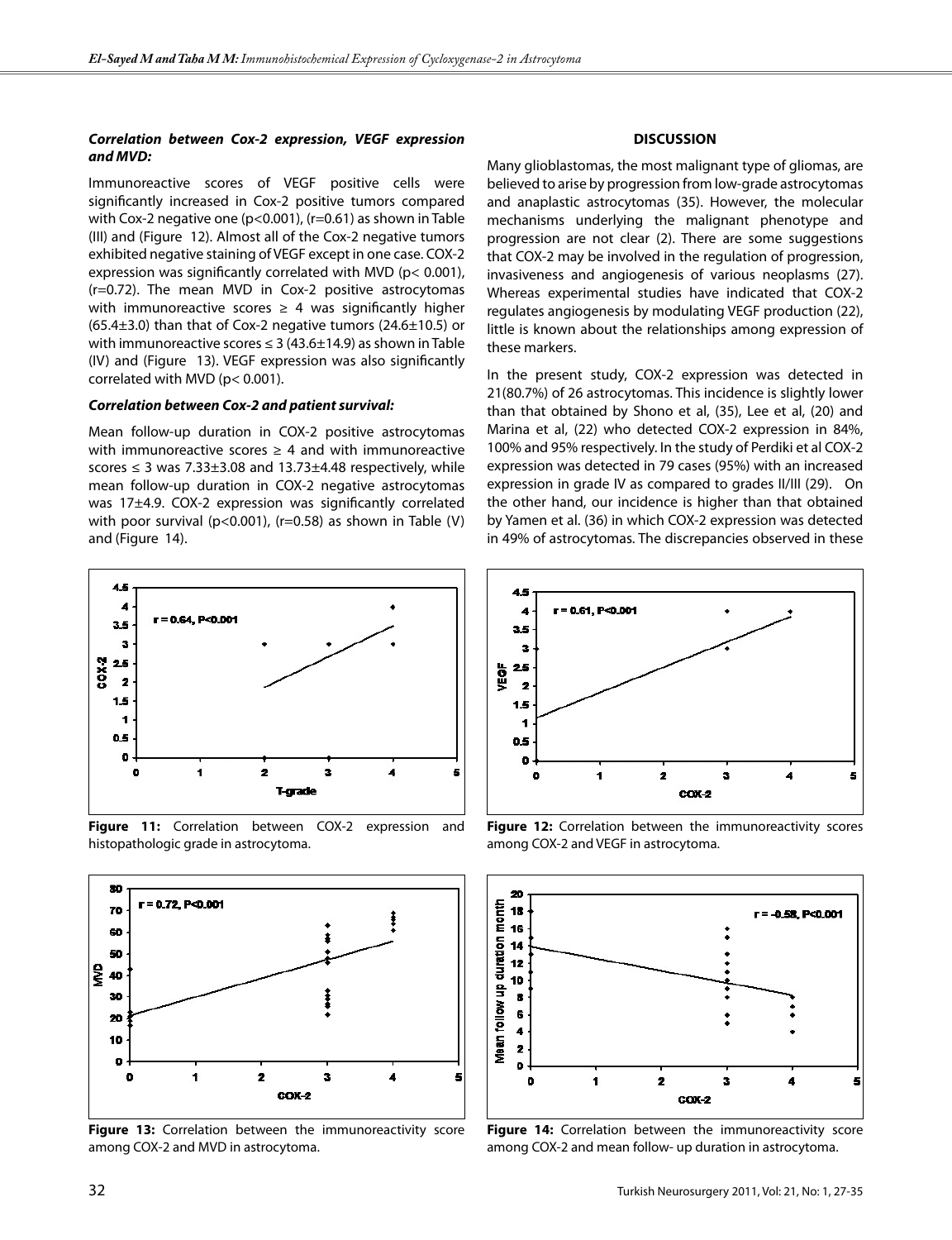|                                                         | <b>COX-2 expression</b> |                                      |                                      |                          |  |
|---------------------------------------------------------|-------------------------|--------------------------------------|--------------------------------------|--------------------------|--|
| <b>Tumor</b><br>grade                                   | <b>Total</b><br>number  | <b>Negative</b><br>No %              | <b>Positive</b><br>$\leq$ 3 $\geq$ 4 |                          |  |
|                                                         |                         |                                      | $No\%$                               | $No\%$                   |  |
| Low grade (11)<br>Anaplastic (111)<br>Glioblastoma (1v) | 11<br>6<br>9            | 4 3 6.4<br>1 1 6.7<br>0 <sub>0</sub> | 5<br>4 4 4 4                         | 63.6<br>83.3<br>5 5 5 .6 |  |

## **Table II:** Correlation between COX-2 Expression and Histopathologic Grade in Astrocytoma

*COX-2 expression was significantly correlated with tumor grade (r=0.64), (p< 0.001)*

#### **Table III:** Correlation between the Immunoreactivity Scores among COX-2 and VEGF in Astrocytoma

| <b>Total</b><br>number | <b>Immunoreactivity</b>    | <b>COX-2 expression</b><br>No $%$ | <b>VEGF</b> expression<br>No $%$ |
|------------------------|----------------------------|-----------------------------------|----------------------------------|
| 26                     | Negative                   | 5 1 9.2                           | 4 1 5 . 3                        |
|                        | Positive with $IRS \leq 3$ | 16 61.5                           | 14 53.8                          |
|                        | Positive with $IRS \geq 4$ | 5 1 9.2                           | 8 3 0.7                          |

*COX-2 expression was significantly correlated with VEGF (r= .61), (p<0.001)*

#### **Table IV:** Correlation between the Immunoreactivity Score Among COX-2 and MVD in Astrocytoma

| <b>Total</b> | <b>Immunoreactivity</b>    | <b>COX-2 expression</b> | <b>MVD</b>      |
|--------------|----------------------------|-------------------------|-----------------|
| number       |                            | No $%$                  | Mean $\pm$ SD   |
| 26           | Negative                   | 5 1 9 .2                | $24.6 \pm 10.5$ |
|              | Positive with $IRS \leq 3$ | 16 61.5                 | $43.6 \pm 14.9$ |
|              | Positive with $IRS \geq 4$ | 5 1 9.2                 | $65.4 \pm 3.0$  |

*COX-2 expression was significantly correlated with MVD (r=0.72), (p<0.001), SD = standard deviation*

| <b>Total</b><br>number | <b>Immunoreactivity</b>    | <b>COX-2 expression</b><br>No $%$ | <b>Mean follow- up duration</b><br>(M) |
|------------------------|----------------------------|-----------------------------------|----------------------------------------|
| 26                     | Negative                   | 5 1 9 .2                          | $13.2 \pm 3.5$                         |
|                        | Positive with $IRS \leq 3$ | 16 61.5                           | $10.56 \pm 3.5$                        |
|                        | Positive with $IRS \geq 4$ | 5 1 9 . 2                         | $6.2 \pm 4.482$                        |

*COX-2 expression was significantly correlated with poor survival (r = 0.58), (p< 0.001)*

results may be related to patient selection bias and lack of standard immunohistochemical assays, including different properties of the antibodies and assessment methods of COX-2 immunoreactivity.

In our study, COX-2 expression showed significant stepwise increase from low-grade (63.6%) to high grade astrocytomas including anaplastic astrocytoma (83.3%) and glioblastoma specimens (100%). The positive association between the extent of COX-2 expression and histopathologic grade of astrocytic gliomas is consistent with that reported in other studies (13, 14, 20, 26, 35). These observations support the hypothesis that COX-2 protein may play a relevant role in malignant change during astrocytic tumorigenesis. Although

the mechanisms remain unclear, an in vitro study indicated that overexpression of COX-2 results in dedifferentiation, adhesion to extracellular matrices, and inhibition of programmed cell death in intestinal cells (11). There are some suggestions that COX-2 may be involved with modulating several tumor related processes. Subbaramaiah et al. (36) noted that the wild type of tumor suppressor p53 gene might be responsible in part for inhibiting COX-2 gene expression, while increased amounts of bcl-2 protein were correlated with increased COX-2 expression. Epidermal growth factor (EGF) is known to up-regulate the expression of the COX-2 enzyme in several cell types, such as human squamous carcinoma cells. Among the genetic change that are commonly observed in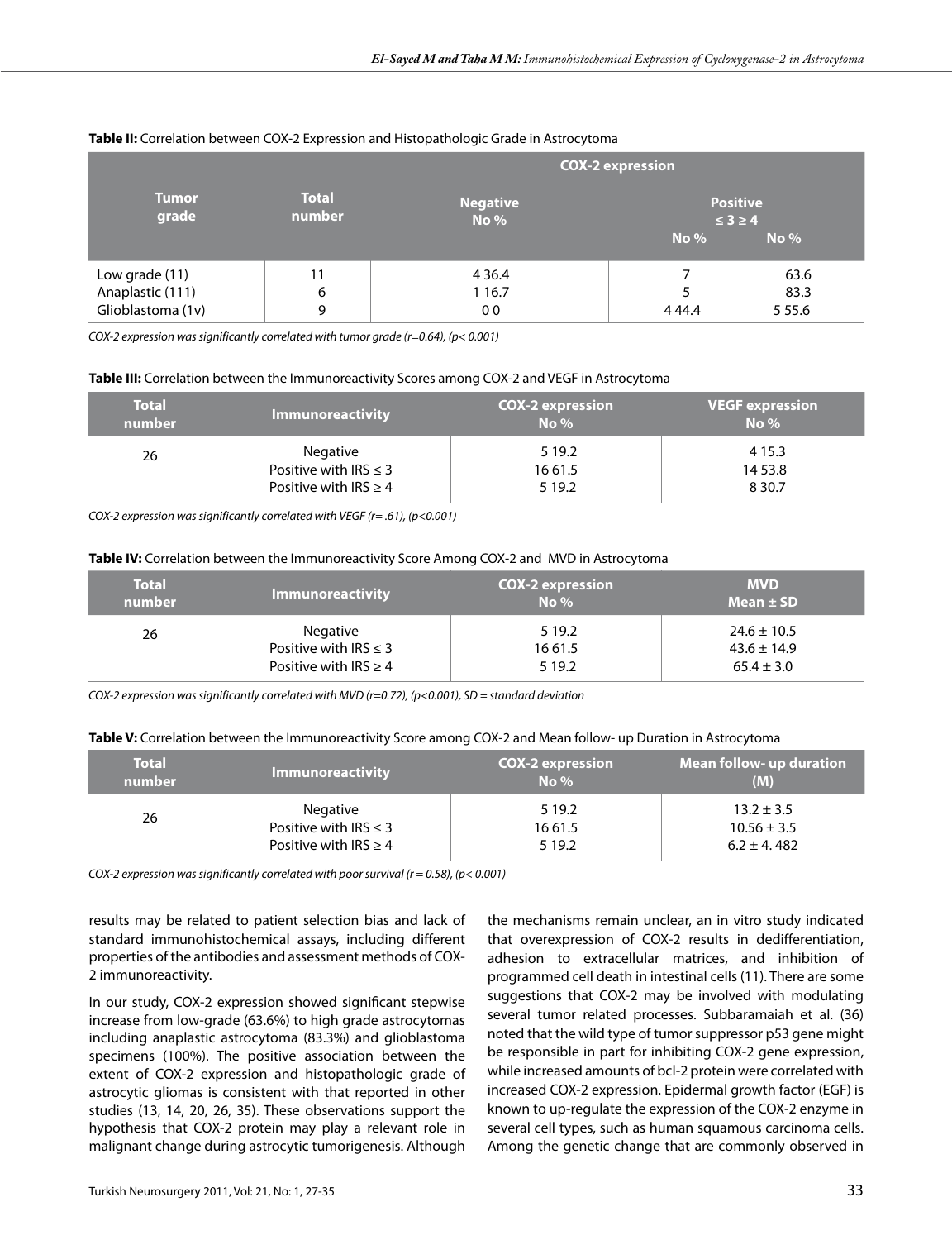glioblastomas and that seem to be specific for this tumor stage are loss of heterozygosity of chromosome 10 along with EGF receptor up-regulation that may be one of the factors that contributed to the up-regulation of COX-2 (9, 29, 40).

Consistent with the findings of Onguru et al (27), Joki et al. (14) and Deininger et al. (5), we observed significant COX-2 staining within astrocytic tumor cells located predominantly but not exclusively around areas of necrosis. This distribution may represent induction of COX-2 by hypoxia or hypoglucosemia, as has been observed for ischemia (31) and trauma (16, 23) and is consistent with the inducibility of COX-2. However, we also observed COX-2 staining at sites without necrosis, suggesting that COX-2 may be constitutively expressed in tumor cells. We did not observe any COX-2 staining in the nuclei of tumor cells as that reported by Shono et al (35). Its significance is unclear, but this observation may represent the known distribution of COX-2 within the nuclear membrane. COX-2 expression did not show significant difference among patient age, sex and tumor location as observed by Shono et al. (35) and Lee et al (20).

In the present study, we found a significant positive correlation between COX-2 expression and the angiogenetic factor VEGF expression and MVD in astrocytomas. Our results are supported by previous reports of Hara et al. (13) and Marina et al. (22), who found a strong correlation among the expression of these markers in astrocytomas. Tsuji et al. (39) demonstrated that COX-2 stimulates colon cancer cells to release pro-angiogenic PGs that promote endothelial cell migration and tube formation, and these effects can be blocked by NS-398, a selective inhibitor of COX-2. Samaras and others reported that the coordinate expression and topographical relationship of IL-6, IL-8, COX-2, and VEGF in the same tumor areas (e.g., perinecrotic areas) attest to their intimate liaison in terms of cancer-induced angiogenesis, which is probably secondary to the induction of multiple interdependent molecular pathways (32). Moreover, Majima et al. (21) considered endogenous PGs might increase cAMPfacilitated angiogenesis through induction of VEGF in a rat sponge implantation model. These data suggest that COX-2 participates in the induction of VEGF or, alternatively, COX-2 and VEGF may have a common induction pathway. On the other hand, Onguru et al. (27), found no correlation between COX-2 expression and MVD in glioblastomas.

In the present study, COX-2 overexpression was significantly correlated with poor survival. Several studies have similarly provided evidence of a relationship between shortened survival and elevated COX-2 expression (13, 20, 22, 35).

Sawaoka et al. (31) have demonstrated that oral administration of specific COX-2 inhibitors lowered the expression of VEGF, reduced angiogenesis and growth, induced apoptosis, and suppressed cell replication of the COX-2 overexpressing gastrointestinal cancer xenografts in a dose-dependent manner. Joki et al. (14), demonstrated that NS-398, a COX-2 specific inhibitor, can increase apoptosis, reduce proliferation, and attenuate invasion of cultured human glioma cells. This indicates that COX-2 inhibitors may represent an important

therapeutic target in the treatment of astrocytomas, particularly if the selective COX-2 inhibitor can cross the blood brain barrier.

In conclusion, a stepwise increase in COX-2 expression from low grade to high grade astrocytomas might suggest the role of COX-2 in tumor progression. The close correlation between COX-2 expression, VEGF expression and MVD, raises the possibility that the COX-2 pathway may contribute to astrocytic tumorigenesis by promoting new vessel formation. Increased COX-2 expression is a significant negative predictor of survival in astrocytic tumors. This will help to establish a comprehensive therapeutic measure of patients and provide a new approach to tumor therapy through COX-2 inhibitors. We join Perdiki and his colleagues (29) and call for further studies to investigate the clinical usefulness of COX-2 inhibitors in the treatment of astrocytoma.

#### **References**

- 1. Ali-Fehmi R, Che M, Khalifeh I, Malone JM, Robert M, Lawrence WD, Munkarah AR: The effect of cyclooxygenase-2 expression on tumor vascularity in advanced stage ovarian serous carcinoma. Cancer 98: 1423 -1429, 2003
- 2. Burger PC, Vogel FS, Green SB, Strike TA: Glioblastoma multiforme and anaplastic astrocytoma. Pathologic criteria and prognostic implications. Cancer 56: 1106-1111, 1985
- 3. Chan G, Boyle JO, Yang EK, Zhang F, Sacks PG, Shah JP, Edelstein D, Soslow RA, Koki AT, Woerrer BM, Mosferrer JL, Dannenberg AJ: Cyclooxygenase -2 expression is up-regulated in squamous cell carcinoma of the head and neck. Cancer Res 59: 991-994, 1999
- 4. Davies G, Salter J, Hills M, Martin LA, Sacks N, Dowsett M. Yang HY, Yang L: Correlation between cyclooxygenase- 2 expression and angiogenesis in human breast cancer. Clin Cancer Res 9: 2651-2656, 2003
- 5. Deininger MH, Weller M, Streffer J, Mittelbronn M, Meyermann R: Patterns of cyclooxygenase-1 and -2 expression in human gliomas in vivo. Acta Neuropathol (Berl) 98: 240-244, 1999
- 6. Ding Y, Chen G, Xia J, Zang XW: Association of VCAM-1overexpression with oncogenesis and metastasis of gastric carcinoma. World J Gastroenterol 9 (7): 1409-1414, 2003
- 7. DuBois RN, Abramson SB, Crofford L, Gupta R, Simon L, Van De Pantle L, Lipsky PC, Faseb J: Cyclooxygenase in biology and disease. FASEB J 12: 1063-1073, 1998
- 8. DuBois RN, Awad J, Morrow J, Roberts LJ, Bishop PR: Regulation of eicosanoid production and mitogenesis in rat intestinal epithelial cells by transforming growth factor- and phorbol ester. J Clin Investig 93: 493-498, 1994
- 9. Fujimoto M, Fults DW, Thomas GA, Nakamura Y, Heilbrun MP, White R, Story JL,Naylors L, Kagan-Hallet KS, Sheridan PJ: Loss of heterozygosity on chromosome 10 in human glioblastoma multiforme. Genomics 4 : 210-214, 1989
- 10. Fujiwaki R, Lida K, Kawasaki H, Ozaki T, Hata K, Miyazaki K: Cyclooxygenase-2 expression in endometrial cancer: Correlation with micro-vessel count and expression of vascular endothelial growth factor and thymidine phosphorylase. Human Pathol 33:213-219, 2002
- 11. Gallo O, Masini E, Bianchi B, Brushini L, Paglerani M, Franchi A: Prognostic significance of cyclo-oxygenase-2 pathway and angiogenesis in head and neck squamous cell carcinoma. Human Pathol 33:708-714, 2002